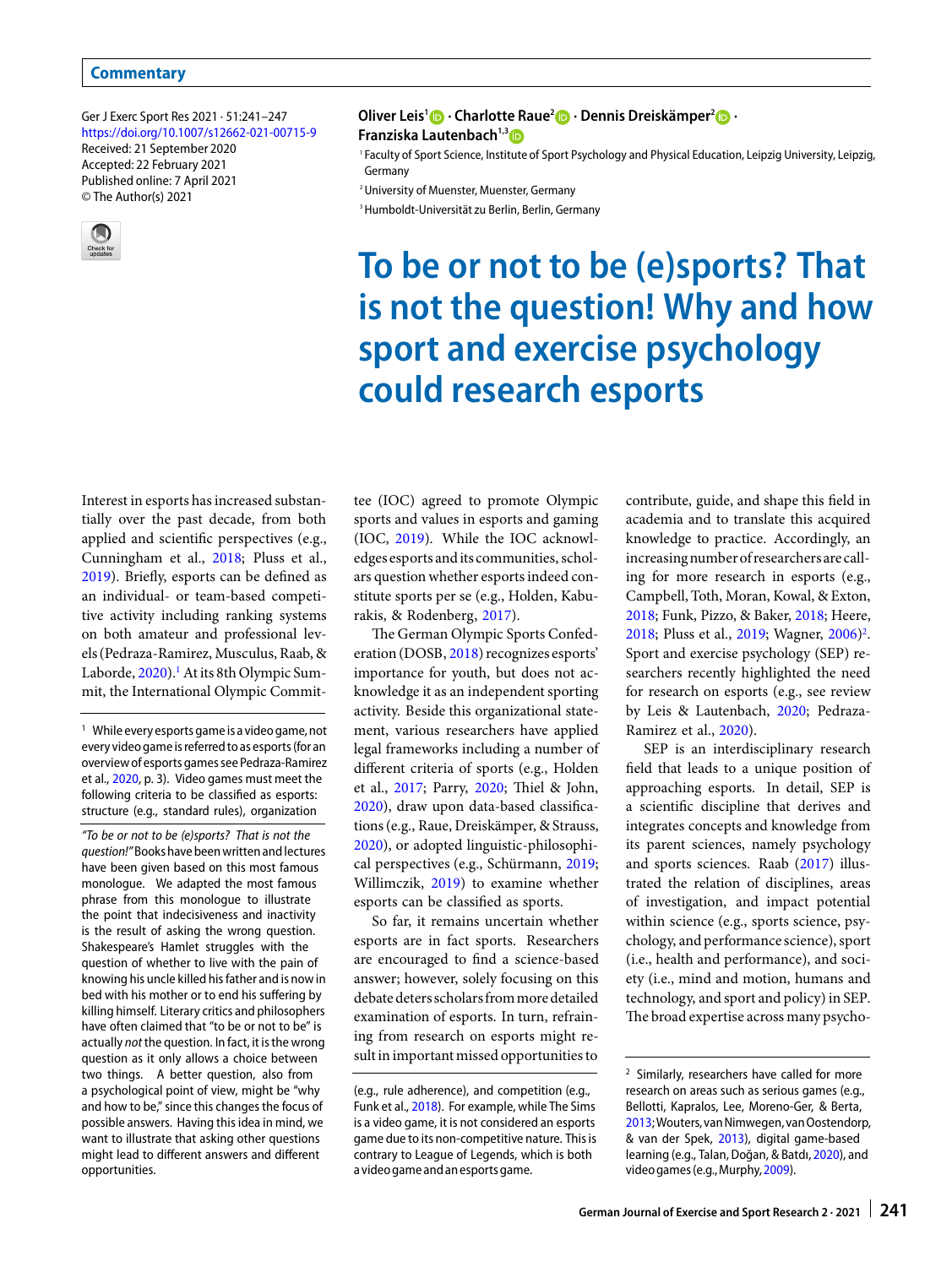logical fieldsincluding, but notlimited to, performance, education, cognition, social processes, human development, and health, as well as the interdisciplinary experiences in areas from medicine, human movement science, sociology, and cultural sciences suggests that SEP is in a unique position in comparison to other scientific disciplines. Of course, this does not imply that SEP needs to research esports, but it underlines its suitability for this purpose, especially in view of the fact that esports has certain parallels to traditional sports (e.g., Holden et al., [2017\)](#page-5-4).

While SEP research has been influenced by socio-cultural changes in the past (e.g., the Olympic movement and the popularity of professional sport; Gould & Voelker, [2014\)](#page-5-16), predictions for the year 2050 suggested that the discipline will become more infused with technology and will witness the application of (performance) knowledge to other areas such as actors and even themilitary (Raab, [2017\)](#page-5-13). As early as 1994, Hardy and Jones acknowledged that future research should cross traditional boundaries that exist between the different domains of sport psychology to address issues such as effects of stress and its impact on control of actions, effects of psychosocial factors and their impact on motor learning, as well as the role of the sport psychologist (Hardy & Jones, [1994\)](#page-5-17). Based on these arguments and invitations, for example, to cross traditional boundaries, we will address: (1) why and (2) how SEP could embark on research of esports. The opportunities and obstacles facing sport psychological research of esports will then be addressed.

#### **Why sport and exercise psychology could research esports**

#### Effects of playing esports

Recently, Yin et al. [\(2020\)](#page-6-5) highlighted alack ofknowledge on esports and health, such as short- and long-term health issues related to playing esports. While goodmental andgeneral healthin esports players has been reported (Rudolf et al., [2020;](#page-5-18) Trotter, Coulter, Davis, Poulus, & Polman, [2020\)](#page-6-6), Kocadağ [\(2020\)](#page-5-19) showed significantly lower levels of psychological well-being in professional esports players compared to non-esports players. Collectively, these studies acknowledged the needformore researchand specific health promotion strategies. Since SEP (among others) has a responsibility for well-being, as well as the attainment and maintenance of health (e.g., FEPSAC, [1995;](#page-5-20) Sudeck & Seelig, [2019\)](#page-6-7), gaining an understanding of potential health risks and benefits is needed to fulfil this task and develop evidence-based guidelines and intervention strategies. For example, SEP would benefit from experts researching potential negative health effects of esports such as inactivity and obesit[y.3](#page-1-0) On the other hand, recent research (Toth, Ramsbottom, Kowal, & Campbell, [2020\)](#page-6-8) has highlighted the idea of the positive effects of physical activity on cognitive aspects of esports performance (i.e., attention, memory, information processing, and task-switching). In other words, esports players might increase their level of physical activity in order to perform better in-game. Therefore, understanding the psychophysiological impact of playing esports in general (e.g., Leis & Lautenbach, [2020\)](#page-5-12), and thereby the stress and strain esports players experience, as well as the bidirectional link between cognitive (e.g., working memory and cognitive flexibility) and in-game factors (e.g., competition and affect) on performance (e.g., Pedraza-Ramirez et al., [2020\)](#page-5-2), is relevant. In a different vein, a positive effect of playing esports has been reported on cognitive processes (i.e., inhibitory control; Pedraza-Ramirez et al., [2020\)](#page-5-2). Further research could expand on these findings and investigate the effects of playing esports (e.g., football simulation) on cognitive and motor skills in traditional sports (e.g., Murphy, [2009\)](#page-5-15).

Finally, the effects of playing esports on social aspects, which can be considered prevalent for well-being (e.g., Chu, Saucier, & Hafner, [2010\)](#page-5-21), is relatively unknown. Even though studies have reported positive effects such as receiving social support (e.g., Freeman & Wohn, [2017;](#page-5-22) Trepte, Reinecke, & Juechems, [2012\)](#page-6-9), little is known, for example, about how esports add opportunities for developing communication and a team environment (e.g., Murphy, [2009\)](#page-5-15). Research could investigate and address this way of connecting to other people within a competitive setting.

#### Benefiting theory and human expertise

Esports studies allow SEP to test existing theories and models and adapt these to new populations and/or situations of competitive and cooperative activities. On the other hand, this application of theories can add and extend existing knowledge in esports (e.g., Murphy, [2009\)](#page-5-15). Campbell et al. [\(2018\)](#page-5-10) highlighted perceptual, cognitive, and motor expertise domains within esports that might benefit our understanding of factors behind expertise. For instance, according to Campbell et al. [\(2018\)](#page-5-10), expertise among different cognitive facets can be quantified by investigating brain activation patterns during gameplay. Knowledge gained from the exploration of expertise can be used not only to understand psychological aspects in esports, but also to inform research initiatives and understand how individuals in general might benefit from it (e.g., Campbell et al., [2018\)](#page-5-10). Pluss et al. [\(2019\)](#page-5-1) also emphasized the potential of esports research to further advance research on the development and assessment of human expertise. For instance, perceptualcognitive expertise (e.g., anticipation and decision-making) in traditional sport is difficult to assess within a laboratory setting under standardized conditions, since these settings might not effectively capture the constraints of the real-world environment (Afonso, Garganta, Mcrobert, Williams, & Mesquita, [2012;](#page-5-23) Williams & Ericsson, [2005\)](#page-6-10). As a result, laboratory settings might also cause even experienced performers to use different information or strategies to solve tasks (e.g., Abernethy, Thomas, & Thomas, [1993\)](#page-5-24).

<span id="page-1-0"></span><sup>&</sup>lt;sup>3</sup> According to recent predictions about the SEP in 2050 (Raab, [2017\)](#page-5-13), obesity as well as an older/ aging population is one challenge Western societies will face in the future. This becomes even more relevant, since the current younger generation, who is largely involved in video games (e.g., Rudolf et al., [2020\)](#page-5-18), will constitute this older/ageing population in the future.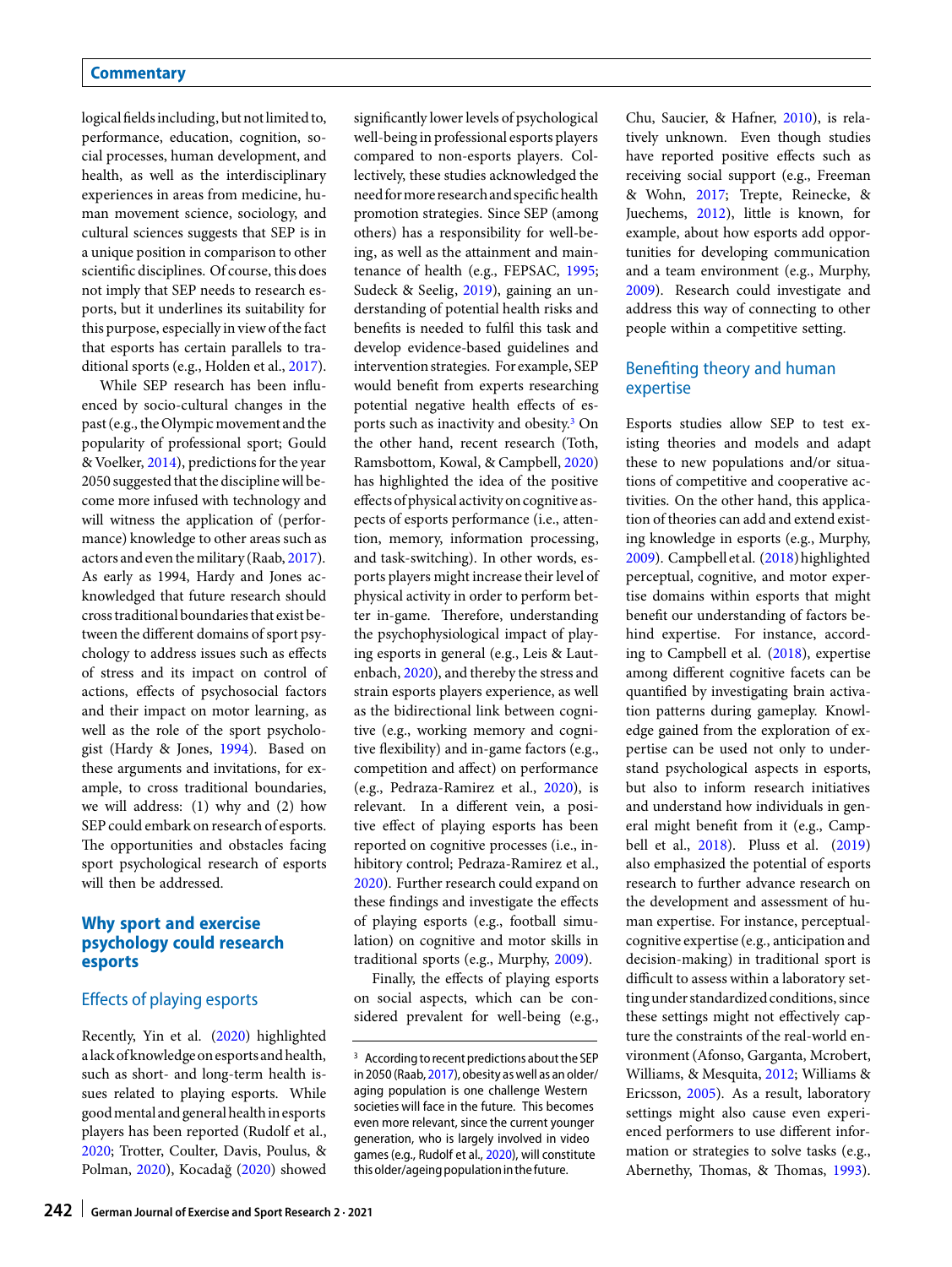In other words, researching esports can add value to SEP by providing representative tasks that correspond with the realworld environment of esports and by performance that can be programmed, standardized, and used in laboratory settings (e.g., Pluss et al., [2019\)](#page-5-1).

#### Interdisciplinary research

Incorporating knowledge across sub-disciplines (e.g., psychology and sports sciences) is more integrative, generates new knowledge in a more holistic way, and enables researchers to understand specific problems such as (sport) performance (e.g., Morillo, Bordons, & Gómez, [2003;](#page-5-25) Piggott, Müller, Chivers, Papaluca, & Hoyne, [2019\)](#page-5-26). Whereas the majority of studies from sports science addressed esports' potential to be considered sports (e.g., Hallmann & Giel, [2018\)](#page-5-27), research in cognitive science and psychology has primarily focused on performance and (cognitive and behavioral) effects of playing esports as reported in a recent review (Reitman, Anderson-Coto, Wu, Lee, & Steinkuehler, [2020\)](#page-5-28). Current research has started to integrate perspectives of both fields (sports science and psychology), for example, by addressing the psychology of (cognitive and game) performance in esports (see review by Pedraza-Ramirez et al., [2020\)](#page-5-2) and psychophysiological stress in esports (see review by Leis & Lautenbach, [2020\)](#page-5-12).

#### Informing evidence-based interventions

Given that professional esports players need to perform on a high level (see Pedraza-Ramirez et al., [2020\)](#page-5-2) and develop specific skills and abilities (e.g., Himmelstein, Liu, & Shapiro, [2017\)](#page-5-29), players would benefit from evidence-based interventions (e.g., Cottrell, McMillen, & Harris, [2019\)](#page-5-30). An increasing number of sport psychologist consultants are currently entering the field of esports (e.g., Smith, Birch, & Bright, [2019\)](#page-5-31), and some researchers argue that sport psychologists should be an integral part of any esports team (e.g., García-Lanzo, Bonilla, & Chamarro, [2020\)](#page-5-32). In fact, evidence-based knowledge of health and

performance specific to esports is necessary to ensure ethical standards and provide for competent and conscientious behavior (e.g., German Society for Sport Psychology e.V., [2020;](#page-5-33) Association for Applied Sport Psychology [AASP], [2011\)](#page-5-34). In summary, scientific knowledge is necessary to provide specific and appropriate diagnostic, therapeutic, teaching, research, educational, supervisory, and other consultative services. Scientific knowledge could be gathered by SEP researchers that work with applied sport psychologists in the field of esports. In this way, SEP researchers, sport psychologists, and esports practitioners could benefit from a crossfertilization of knowledge.

#### **Teaching**

From a research point of view, esports case studymaterial could be used to teach topics suchascognition, communication, and group dynamics and, thus, enhance university teaching in SEP. These new learning opportunities might have appeal for the current and next generation of college students (Funk et al., [2018\)](#page-5-9).

Within sport and physical education, discussions seem to refer more to pedagogical beliefs than to an analysis of possible fields of application (Hofmann, [2019\)](#page-5-35). Even in regard to justified criticism (e.g., Borggrefe, [2019\)](#page-5-36), it seems appropriate to not only think about how to prevent adolescents from participating in esports, but to have a reflective discussion about risks and opportunities of esports. Of course, esports should not replace traditional sports (e.g., in physical education), but it could be considered as a tool to approach otherwise heard-to-reach young adults (e.g., Gurr, Kaiser, Kress, & Merchel, [2016\)](#page-5-37), raise their awareness of potential risks (e.g., Hofmann, [2020\)](#page-5-38), and support them in creating a healthy living environment (Schaal, [2020\)](#page-5-39). It also seems necessary to involve the young generation in the decision-making process.

#### Not chasing research funding

In general, research is a process of discovering and advancing human knowledge,

#### **Abstract**

Ger J Exerc Sport Res 2021 · 51:241–247 <https://doi.org/10.1007/s12662-021-00715-9> © The Author(s) 2021

**O. Leis · C. Raue · D. Dreiskämper · F. Lautenbach**

#### **To be or not to be (e)sports? That is not the question! Why and how sport and exercise psychology could research esports**

#### **Abstract**

Whether esports can be considered a sport is highly debated. The German Olympic Sport Federation (DOSB) and the German Society for Sport Sciences (DVS) recently stated that esports should not be integrated into the canon of sport. Our aim is not to further fuel this debate but rather to argue that to be or not to be sport is not the most important question from a scientific perspective. After summarizing the current discussion on whether esports constitute a sport, this paper discusses why and how sport and exercise psychology (SEP), in particular, could research esports. To exploit research opportunities in esports, such as adapting validated methods and testing existing models, scholars in SEP could examine the aspects arising from its positional stance. We argue that the potential of SEP approaches, models, and methods, positions it well to play an important role in research on esports. The present perspective provides a starting point for a constructive discourse on the development of SEP and the potential for its role in esports research.

#### **Keywords**

Sport psychology · Video games · Science · Expertise · Cognition · Performance

| and financial support should be neither   |
|-------------------------------------------|
| an argument for or against research in    |
| esports. However, there are arguments     |
| that research of esports drains financial |
| resources that could be allocated to re-  |
| search on traditional sports and exercise |
| (e.g., Borggrefe, 2019). As argued above, |
| there are good reasons to conduct re-     |
| search on esports and thereby add value   |
| to SEP. Perhaps esports research should   |
| not be seen as a drain on current funding |
| but rather as an opportunity that could   |
| offer SEP researchers additional, supple- |
| mental income from research funds and     |
| grants to enhance human knowledge.        |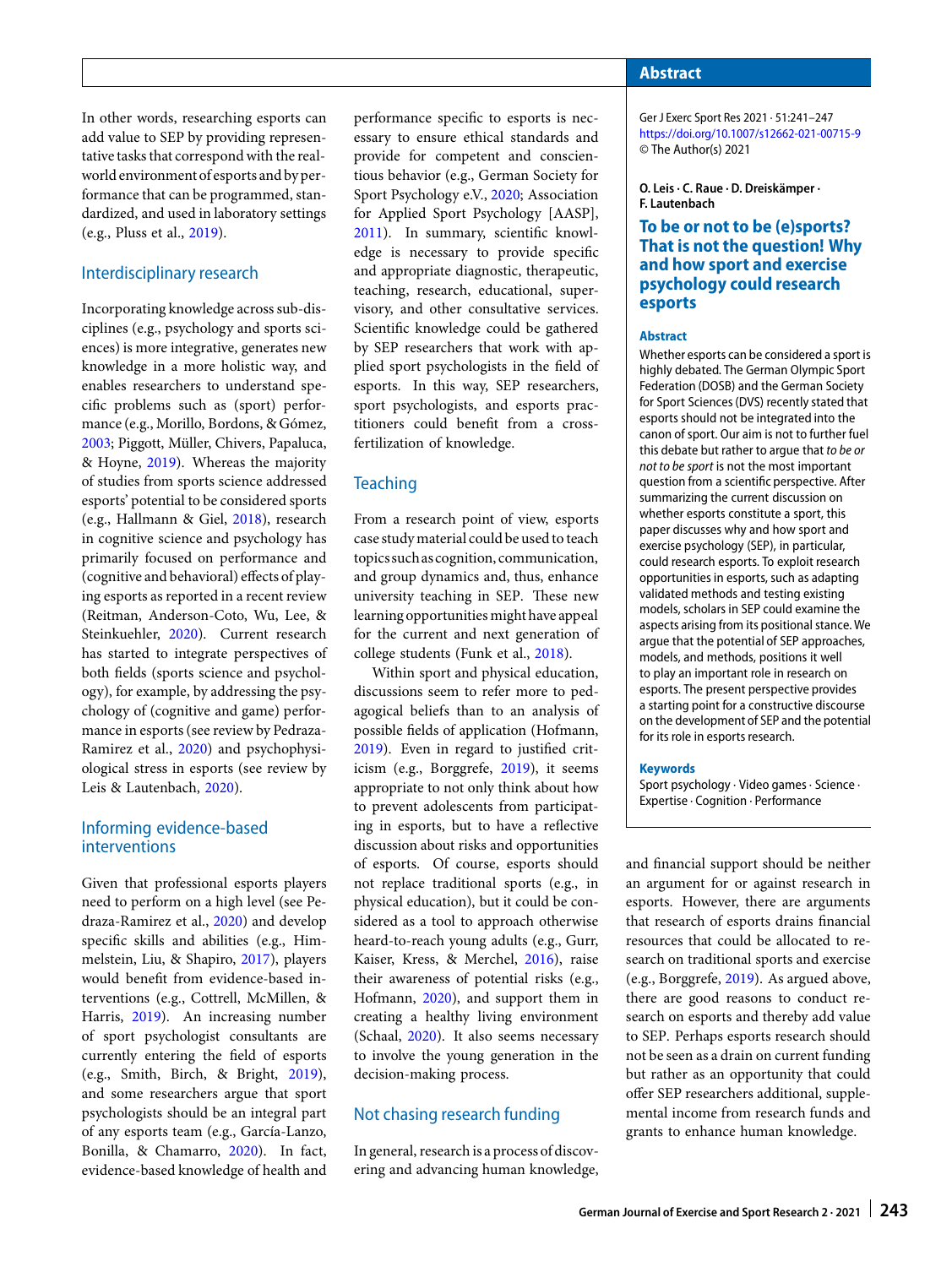<span id="page-3-0"></span>

| esports research (incomplete, adaptable, and debatable)                                                                                                                                                                                                                |                                                                                                                                                                                                                                                                                               |                                                                                                                                                                                                                                                                                                                                                                                                                        |  |
|------------------------------------------------------------------------------------------------------------------------------------------------------------------------------------------------------------------------------------------------------------------------|-----------------------------------------------------------------------------------------------------------------------------------------------------------------------------------------------------------------------------------------------------------------------------------------------|------------------------------------------------------------------------------------------------------------------------------------------------------------------------------------------------------------------------------------------------------------------------------------------------------------------------------------------------------------------------------------------------------------------------|--|
| <b>SEP topics</b>                                                                                                                                                                                                                                                      | <b>Application within esports</b>                                                                                                                                                                                                                                                             | <b>Potential added value</b>                                                                                                                                                                                                                                                                                                                                                                                           |  |
| Cognition                                                                                                                                                                                                                                                              | Attention and neurocognition<br>Learning and memory<br>Decision-making<br><b>Embodied cognition</b><br>Investigate short- and long-term effects                                                                                                                                               | M: Better operationalization through the specific setting, for example, em-<br>bodied cognition<br>A: Providing (cognitive) skill training for athletes by using esports to benefit<br>their competitive performance                                                                                                                                                                                                   |  |
| Motivation                                                                                                                                                                                                                                                             | Intrinsic and extrinsic motivation<br>Role of attribution in esports<br>Dynamics of motivation                                                                                                                                                                                                | T: Understanding dynamics of motivation in short-term careers and lack of<br>education to also inform strategies for retiring athletes in traditional sports<br>T: Some esports require players to stay motived for hours, which might pro-<br>vide new insights into the role of motivation in sports                                                                                                                 |  |
| Emotion                                                                                                                                                                                                                                                                | Factors impacting emotions such as type of esports,<br>game environments, modalities, and social environ-<br>ments<br>Stress-performance relationship<br>Coping strategies                                                                                                                    | T: Testing theoretical models such as the individual zones of optimal func-<br>tioning model and deepening our understanding of the stress-performance<br>relationship (in prolonged exposure to alternating tasks and intensities)<br>M: Gaining knowledge on psychological processes influencing cognitive and<br>motor performance due to the possibility to exclude effects of gross physical<br>activities        |  |
| Personality and<br>development                                                                                                                                                                                                                                         | Personality development though esports<br>Career development within esports<br>Relationship between personality traits and various<br>personal, interpersonal, and social behaviors in<br>individual and team competitions                                                                    | T: New insights into parental influence on the development of personality<br>and choice of sport/esports activity<br>T: Investigating one's ability to adapt to continuously fast-changing settings<br>(e.g., rules, team-mates)<br>M: Assessing skill development in a more controlled setting, for example,<br>with less influence of relative age effects                                                           |  |
| Social processes                                                                                                                                                                                                                                                       | Leadership and decision-making style<br>Influence of group cohesion and social support<br>upon performance and other related variables                                                                                                                                                        | T: Understanding the development of different roles within teams that have,<br>so far, been little influenced by scientific research<br>M: New options in manipulating and testing the effect of the presence of<br>others on performance (e.g., co-player/opponent absent/present etc.)<br>A: Providing adequate tools and structures to help players and coaches, for<br>example, as coaches lack specific education |  |
| Performance                                                                                                                                                                                                                                                            | Identifying performance indicators<br>Motor and cognitive demands across different<br>esports<br>Factors that influence adherence to psychological<br>skill training<br>Development of specific esports measures to under-<br>stand performance<br>Psychological skills training and programs | M: Contributing to current knowledge on situational factor changes and<br>the effects on performance in a given situation through tracking in-game<br>performance data<br>A: Informing intervention strategies and providing for competent and con-<br>tentious behavior of sport psychologists                                                                                                                        |  |
| Health and well-<br>being                                                                                                                                                                                                                                              | Mental health<br><b>Burnout and overtraining</b><br><b>Injury</b><br>Clinical issues such as addiction, eating disorders,<br>and substance abuse<br>Moral development (e.g., first-person shooter)                                                                                            | T: Understanding how mental health is influenced more closely, for example,<br>by (social) media<br>A: Researching the sedentary activity could inform intervention strategies for<br>traditional athletes and employees in their everyday life                                                                                                                                                                        |  |
| Environment                                                                                                                                                                                                                                                            | Coaches<br>Audience and (social) media<br>Diversity and inclusion<br>Investigation of the various roles that might need<br>to be assumed by the effectively practicing sport<br>psychologist                                                                                                  | T: Informing theoretical models by researching the influence of digital vs.<br>actual presence of coaches/audience/media<br>T: Understanding the role of esports players as influencers and their impact<br>on followers, thereby informing athletes and strategies in traditional sports                                                                                                                              |  |
| Basic concepts are based on English (Papaioannou & Hackfort, 2014; Weinberg & Gould, 2018) and German textbooks (Schüler et al., 2020; Munzert et al., 2020)<br>T Theoretical potential added value, M methodological potential added value, A applied potential value |                                                                                                                                                                                                                                                                                               |                                                                                                                                                                                                                                                                                                                                                                                                                        |  |

# **Table 1** Sport and exercise psychology (SEP) topics, their possible applications within esports, and added value for SEPby transferring them into

### **How sport and exercise psychology could research esports**

A recent position paper in the field of sports science (dvs, [2019\)](#page-5-43) has highlighted 10 challenges for researching esports, such as moral-ethical questions

(e.g., doping and addiction problems), sports medicine issues (e.g., acute and chronic health effects), as well as sport psychological questions (mental forms of training and action and behavior in esports). We agree with the provided research topics and will provide a more

detailed overview of potential research topics in esports especially for SEP.

As a starting point, recent reviews by Bányai, Griffiths, Király, and Demetrovics [\(2019\)](#page-5-44), Leis and Lautenbach [\(2020\)](#page-5-12), and Pedraza-Ramirez et al. [\(2020\)](#page-5-2) highlighted future research as well as future research challenges in the field of sport psy-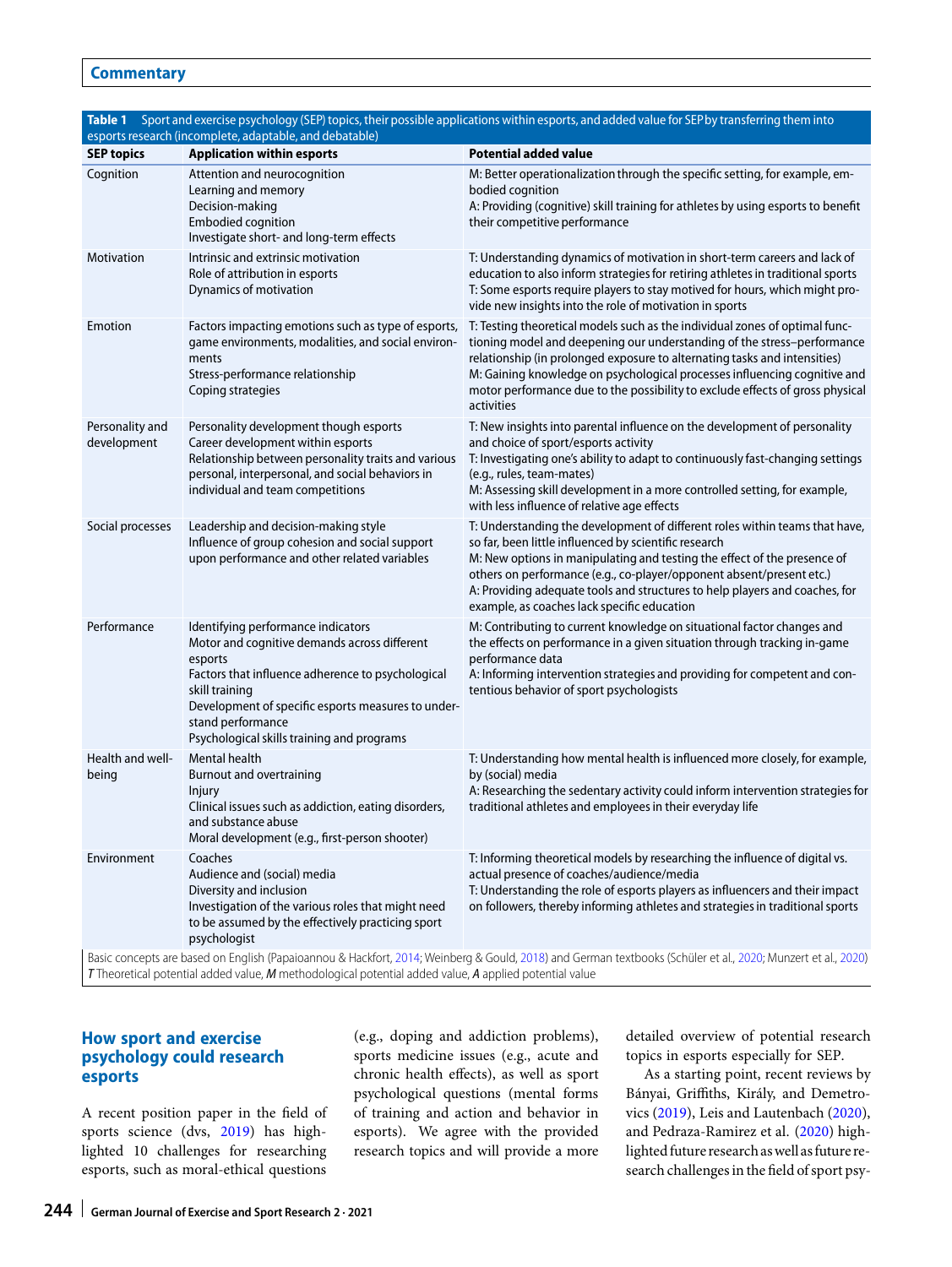chological research in esports. In detail, Bányai et al. [\(2019\)](#page-5-44) suggested focusing on esports players' psychological vulnerability and identifying potential difficulties professional gamers might face, such as stress, coping, and problematic video game use. According to Leis and Lautenbach [\(2020\)](#page-5-12), a better understanding of psychophysiological stress in esports is needed to inform evidence-based sport psychological interventions in the future. The authors addressed aspects such as identifying antecedents of critical turning points and comparing stress among different samples. In a similar way, Pedraza-Ramirez et al. [\(2020\)](#page-5-2) summarized future research challenges facing the psychology of esports performance, such as identifying performance indicators and developing knowledge from biological markers. Traditional topics in SEP all offer relevant applications for esports (and vice versa). Traditional topics based on English (Papaioannou & Hackfort, [2014;](#page-5-40) Weinberg & Gould, [2018\)](#page-6-11) and German sport psychology textbooks (Schüler, Wegner, & Plessner, [2020;](#page-5-41) Munzert, Raab, & Strauß, [2020\)](#page-5-42) are shown in **n** Table [1](#page-3-0), as well as their relevant application in esports and the added value for SEP.

For purposes of illustration, if we consider the concept of personality and development (see **0 Table [1](#page-3-0)**) and focus on career development, little is known about esports players' career paths, nor the adaptation and transferability of skills during different transition stages (Pedraza-Ramirez et al., [2020\)](#page-5-2). Additionally, esports careers are associated with a short career length (Ward & Harmon, [2019\)](#page-6-12), decreased ability to rapidly and accurately respond to complex stimuli from the age of 24 (e.g., Thompson, Blair, & Henrey, [2014\)](#page-6-13), and negative effects such as burnout (e.g., Salo, [2017\)](#page-5-45). Early career paths are also associated with lack of education, which might make subsequent entry into the work force difficult following an esports career (e.g., Smithies et al., [2020\)](#page-6-14). Therefore, it is important to understand what constitutes a career in esports, what influences career pathways, and how players can be supported before, during, and afer a career in esports.

When considering relevant applications within esports, it has to be acknowledged that each esports game is different from the others and, thus, has different characteristics, for example, cognitive demands (e.g., Campbell et al., [2018;](#page-5-10) Pedraza-Ramirez et al., [2020\)](#page-5-2). In other words, *League of Legends* should not be equated with *Counter-Strike: Global Offensive*, in the same way that soccer and handball are not the same. When researching esports, researchers should take different characteristics into account, for example, by comparing different esports games or focus only on individual esports (e.g., League of Legends) rather than whole genres (for an overview of genres and esports games, see Pedraza-Ramirez et al., [2020\)](#page-5-2).

Finally, the overview is not exhaustive, but attempts to identify possible applications of sport psychological knowledge to the field of esports.

## **Conclusion**

This article addresses SEP's potential to contribute, guide, and shape this new field in academia and in the translation of research to applied practice. In order to benefit from esports and its opportunities, scholars in SEP need to focus on aspects beside esports' legitimation as a sport and be cognizant of both the opportunities and the obstacles in researching esports. However, it is highly likely that this article has not addressed every aspect. As such, it should be seen as a starting point for a constructive discourse on new developments and research avenues in SEP through exploring opportunities in esports research<sup>4</sup>. We would argue that SEP could take a leading role in the challenging task of exploring this new field of research. In doing so, SEP could benefit from: (1) adapting validated methods (e.g., in perception research and training); (2) drawing on knowledge and experience in specific research fields (e.g., on expertise and career development); (3) testing existing models and transferring them to esports (e.g., on team processes, motivation, etc.); and (4) comparing similar circumstances and their effects between comparable analog and digital settings (e.g., traditional football vs. virtual football). Therefore, researchers must acknowledge differing perspectives of the esports phenomenon (e.g., health, social psychological, expertise, socio-cultural, and also historical perspectives). In summary, SEP may cover even more areas of research in the future, but only time will tell. Researching esports should also not be seen as supporting the phenomenon, but as demonstrating openness to examinations on the subject (Heere, [2018\)](#page-5-11). Let's not focus solely on discussing whether "esports is sport"—as Hamlet might have done—but let's use the time to tackle the emerging field of esports.

#### **Corresponding address**



**Oliver Leis** Faculty of Sport Science, Institute of Sport Psychology and Physical Education, Leipzig University Jahnallee 59, 04109 Leipzig, Germany oliver.leis@uni-leipzig.de

**Acknowledgements.** The authors would like to thank the entire group of the Department of Sport and Exercise Psychology Leipzig for their valuable and constructive feedback on an earlier version of this paper. We would also like to thank participants of the discussion session at the institutes' online research colloquium (July 14, 2020), who provided valuable suggestions for the improvement of the manuscript. Finally, we thank Mary Louise Grossman for English Editing.

**Funding.** Open Access funding enabled and organized by Projekt DEAL.

**Conflict of interest.** O. Leis, C. Raue, D. Dreiskämper, and F. Lautenbach declare that they have no competing interests.

**Open Access.** This article is licensed under a Creative Commons Attribution 4.0 International License, which permits use, sharing, adaptation, distribution and reproduction in any medium or format, as long as you give appropriate credit to the original author(s) and the source, provide a link to the Creative Commons licence, and indicate if changes were made. The images or other third party material in this article are included in the article's Creative Commons licence, unless indicated otherwise in a credit line to the material. If material is not included in the article's Creative Com-

<span id="page-4-0"></span><sup>4</sup> Other sport scientific sub-disciplines might have different standpoints including more/less reservations toward researching esports. We would also like to encourage them to (re)open discussions on researching esports within their domains.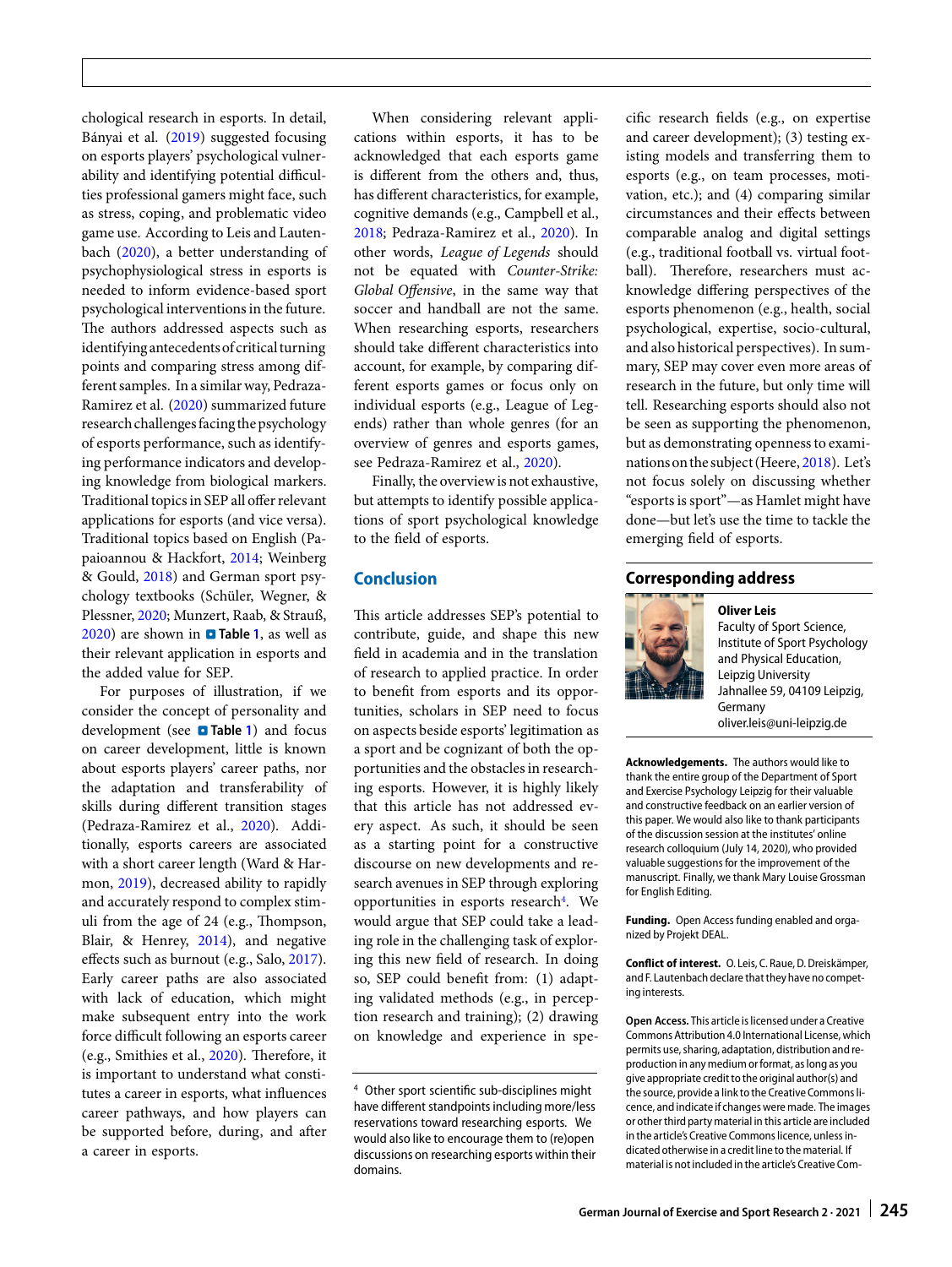mons licence and your intended use is not permitted by statutory regulation or exceeds the permitted use, you will need to obtain permission directly from the copyright holder. To view a copy of this licence, visit [http://creativecommons.org/licenses/by/4.0/.](http://creativecommons.org/licenses/by/4.0/)

#### **References**

- <span id="page-5-24"></span>Abernethy, B., Thomas, K. T., & Thomas, J. T. (1993). Strategiesforimprovingunderstandingofmotor expertise [or mistakes we have made and things we have learned!!]. Advances in Psychology, 102, 317–356.
- <span id="page-5-23"></span>Afonso, J., Garganta, J., Mcrobert, A., Williams, A. M., & Mesquita, I. (2012). The perceptual cognitive processes underpinning skilled performance in volleyball: evidence from eye-movements and verbal reports of thinking involving an in situ representative task. Journal of Sports Science and Medicine, 11(2),339–345.
- <span id="page-5-33"></span>Arbeitsgemeinschaft für Sportpsychologie [asp]. (2020). asp Statement I. Zum Selbstverständnis der Sportpsychologin/des Sportpsychologen in der Bundesrepublik Deutschland. Retrieved February 17, 2021, from [https://www.asp](https://www.asp-sportpsychologie.org/content.php?cont=173)[sportpsychologie.org/content.php?cont=173](https://www.asp-sportpsychologie.org/content.php?cont=173)
- <span id="page-5-34"></span>Association for Applied Sport Psychology [AASP] (2011). Ethics code: AASP ethical principles and standards. Retrieved February 17, 2021, from [https://appliedsportpsych.org/about/ethics/](https://appliedsportpsych.org/about/ethics/ethics-code/) [ethics-code/](https://appliedsportpsych.org/about/ethics/ethics-code/)
- <span id="page-5-14"></span>Bellotti, F., Kapralos, B., Lee, K., Moreno-Ger, P., & Berta, R. (2013). Assessment in and of serious games: an overview. Advances in Human-Computer Interaction, 2013, 136864. [https://doi.](https://doi.org/10.1155/2013/136864) [org/10.1155/2013/136864](https://doi.org/10.1155/2013/136864)
- <span id="page-5-36"></span>Borggrefe, C. (2019). Stellungnahme zum eSport. Retrieved February 17, 2021, from [https://www.](https://www.inspo.uni-stuttgart.de/institut/aiv/dokumente/Stellungnahme-zum-eSport.pdf) [inspo.uni-stuttgart.de/institut/aiv/dokumente/](https://www.inspo.uni-stuttgart.de/institut/aiv/dokumente/Stellungnahme-zum-eSport.pdf) [Stellungnahme-zum-eSport.pdf](https://www.inspo.uni-stuttgart.de/institut/aiv/dokumente/Stellungnahme-zum-eSport.pdf)
- <span id="page-5-44"></span>Bányai, F., Griffiths, M. D., Király, O., & Demetrovics, Z. (2019). The psychology of esports: a systematic literature review. Journal of Gambling Studies, 35(2),351–365.
- <span id="page-5-10"></span>Campbell, M. J., Toth, A. J., Moran, A. P., Kowal, M., & Exton, C. (2018). eSports: a new window on neurocognitive expertise? In S. Marcora & M. Sarkar (Eds.), Progress in brain research (Vol. 240, pp.161–174). : Elsevier.
- <span id="page-5-21"></span>Chu, P. S., Saucier, D. A., & Hafner, E. (2010). Metaanalysis of the relationships between social support and well-being in children and adolescents. Journal of Social and Clinical Psychology, 29(6), 624–645.
- <span id="page-5-30"></span>Cottrell, C., McMillen, N., & Harris, B. S. (2019). Sport psychology in a virtual world: Considerations for practitioners working in eSports. Journal of Sport Psychology in Action, 10(2),73–81.
- <span id="page-5-0"></span>Cunningham, G. B., Fairley, S., Ferkins, L., Kerwin, S., Lock, D., Shaw, S., & Wicker, P. (2018). eSport: construct specifications and implications for sport management. Sport Management Review,  $21(1)$ , 1–6.
- <span id="page-5-5"></span>DOSB(2018, December 4). Umgang mit elektronischen Sportartsimulationen, eGaming und "eSport". Positionierung vom DOSB-Präsidium und -Vorstand. Retrieved February 18, 2021, from [www.dosb.](http://www.dosb.de/ueber-uns/esport) [de/ueber-uns/esport](http://www.dosb.de/ueber-uns/esport)
- <span id="page-5-43"></span>DVS(2019, September 12). "eSport als Herausforderung für die Sportwissenschaft". Positionspapier der Deutschen Vereinigung für Sportwissenschaft (dvs). Retrieved February 17, 2021, from [https://www.sportwissenschaft.de/fileadmin/](https://www.sportwissenschaft.de/fileadmin/pdf/download/dvs-Positionspapier_eSport_12-9-2019.pdf)

[pdf/download/dvs-Positionspapier\\_eSport\\_](https://www.sportwissenschaft.de/fileadmin/pdf/download/dvs-Positionspapier_eSport_12-9-2019.pdf) [12-9-2019.pdf](https://www.sportwissenschaft.de/fileadmin/pdf/download/dvs-Positionspapier_eSport_12-9-2019.pdf)

- <span id="page-5-20"></span>FEPSAC (1995). Position statements—1. Defnition of sport psychology. Retrieved February 17, 2021, from [https://www.fepsac.com/wp-content/](https://www.fepsac.com/wp-content/uploads/2019/02/sport-psychology.pdf) [uploads/2019/02/sport-psychology.pdf](https://www.fepsac.com/wp-content/uploads/2019/02/sport-psychology.pdf)
- <span id="page-5-22"></span>Freeman, G. Z., & Wohn, D. Y. (2017). Social support in esports: Building emotional and esteem support from instrumental support interactions in a highly competitive environment. Proceedings of the Annual Symposium on Computer-Human Interaction inPlay. (pp. 435–447).
- <span id="page-5-9"></span>Funk, D. C., Pizzo, A. D., & Baker, B. J. (2018). eSport management: embracing esport education and research opportunities. Sport Management Review, 21(1),7–13.
- <span id="page-5-32"></span>García-Lanzo, S., Bonilla, I., & Chamarro, A. (2020). The psychological aspects of electronic sports: tips for sports psychologists. International Journal of Sport Psychology, 51,1–0.
- <span id="page-5-16"></span>Gould, D., & Voelker, D. K. (2014). History of sport psychology. Encyclopedia of Sport and Exercise Psychology, 346–351. [https://doi.org/10.4135/](https://doi.org/10.4135/9781483332222.n137) [9781483332222.n137](https://doi.org/10.4135/9781483332222.n137)
- <span id="page-5-37"></span>Gurr, T., Kaiser, Y., Kress, L., & Merchel, J. (2016). Schwer erreichbare junge Menschen: eine Herausforderung für die Jugendsozialarbeit. : Beltz Juventa.
- <span id="page-5-27"></span>Hallmann, K., & Giel, T. (2018). Esports-competitive sports or recreational activity? Sport Management Review, 21(1),14–20.
- <span id="page-5-17"></span>Hardy, L., & Jones, G. (1994). Current issues and future directions for performance-related research in sport psychology. Journal of Sports Sciences, 12(1),61–92.
- <span id="page-5-11"></span>Heere, B. (2018). Embracing the sportification of society: Defining e-sports through a polymorphic view on sport. Sport Management Review, 21(1), 21–24.
- <span id="page-5-29"></span>Himmelstein, D., Liu, Y., & Shapiro, J. L. (2017). An exploration of mental skills among competitive league of legend players. International Journal of Gaming and Computer-Mediated Simulations, 9(2),1–21.
- <span id="page-5-35"></span>Hofmann, A. (2019). E-Sport in der Grundschule – wirklich? Grundschule Sport, 23,24–26.
- <span id="page-5-38"></span>Hofmann, A. R. (2020). Sportunterricht und E-Sport: eine sportpädagogische und sportanthropologische Annährung. In A. R. Hofmann (Ed.), Das Phänomen E-Sport. Eine sportwissenschaftliche Annährung aus verschiedenen Disziplinen (pp.399–425). : Meyer&Meyer.
- <span id="page-5-4"></span>Holden, J. T., Kaburakis, A., & Rodenberg, R.(2017). The future is now: Esports policy considerations and potential litigation. Journal of Legal Aspects of Sport, 27(1),46–78.
- <span id="page-5-3"></span>International Olympic Committee (2019, December 7). Declaration of the 8th olympic summit. Retrieved February 17, 2021, from [https://](https://www.olympic.org/news/declaration-of-the-8th-olympic-summit) [www.olympic.org/news/declaration-of-the-](https://www.olympic.org/news/declaration-of-the-8th-olympic-summit)[8th-olympic-summit](https://www.olympic.org/news/declaration-of-the-8th-olympic-summit)
- <span id="page-5-19"></span>Kocadağ, M.(2020). An esport research: psychological well-being differences of teenagers in terms of several variables. Psychology Research on Education and Social Sciences, 1(1),31–39.
- <span id="page-5-12"></span>Leis, O., & Lautenbach, F. (2020). Psychological and physiological stress in non-competitive and competitive esports settings: A systematic review. Psychology of Sport and Exercise. [https://](https://doi.org/10.1016/j.psychsport.2020.101738) [doi.org/10.1016/j.psychsport.2020.101738](https://doi.org/10.1016/j.psychsport.2020.101738)
- <span id="page-5-25"></span>Morillo, F., Bordons, M., & Gómez, I. (2003). Interdisciplinarity in science: a tentative typology of disciplines and research areas. Journal of

the American Society for Information Science and Technology, 54(13),1237–1249.

- <span id="page-5-42"></span><span id="page-5-15"></span>Munzert, J., Raab, M., & Strauß, B. (2020). Sportpsychologie: Ein Lehrbuch. Stuttgart: Kohlhammer.
- Murphy, S. (2009). Video games, competition and exercise: a new opportunity for sport psychologists? The Sport Psychologist, 23(4), 487–503.
- <span id="page-5-40"></span>Papaioannou, A.G., & Hackfort, D. (Eds.). (2014). Routledge companion to sport and exercise psychology: global perspectives and fundamental concepts. : Routledge.
- <span id="page-5-6"></span>Parry, J. (2020). Computer Games are not Sports. In A. R. Hofmann (Ed.), Das Phänomen E-Sport. Eine sportwissenschaftliche Annährung aus verschiedenen Disziplinen (pp. 10–26). : Meyer & Meyer.
- <span id="page-5-2"></span>Pedraza-Ramirez, I., Musculus, L., Raab, M., & Laborde, S. (2020). Setting the scientific stage for esports psychology: a systematic review. International Review of Sport and Exercise Psychology, 13(1), 319–352.
- <span id="page-5-26"></span>Piggott, B., Müller, S., Chivers, P., Papaluca, C., & Hoyne, G. (2019). Is sports science answering the call for interdisciplinary research? A systematic review. European Journal of Sport Science, 19(3), 267–286.
- <span id="page-5-1"></span>Pluss, M. A., Bennett, K. J., Novak, A. R., Panchuk, D., Coutts, A. J., & Fransen, J. (2019). Esports: the chessof the21st century. Frontiers in Psychology, 10, gft634.
- <span id="page-5-13"></span>Raab,M.(2017). Sportandexercisepsychologyin2050. German Journal of Exercise and Sport Research, 47(1),62–71.
- <span id="page-5-7"></span>Raue, C., Dreiskämper, D., & Strauss, B. (2020). Do esports teams function with the same team dynamically principles as traditional teams? In O. Leis, I. A. Pedraza-Ramirez & C. Raue (Eds.), Shedding light on esports: Embracing research opportunities. 52. Jahrestagung der Arbeitsgemeinschaft für Sportpsychologie, Salzburg.
- <span id="page-5-28"></span>Reitman, J. G., Anderson-Coto, M. J., Wu, M., Lee, J. S., & Steinkuehler, C. (2020). Esports research: a literature review. Games and Culture, 15(1), 32–50.
- <span id="page-5-18"></span>Rudolf, K., Bickmann, P., Froböse, I., Tholl, C., Wechsler, K., & Grieben, C. (2020). Demographics and health behavior of video game and esports players in Germany: the esports study 2019. International Journal of Environmental Research and Public Health, 17(6), 1870.
- <span id="page-5-45"></span>Salo, M. (2017). Career transitions of eSports Athletes: a proposal for a research framework. International Journal of Gaming and Computer-Mediated Simulations, 9(2),22–32.
- <span id="page-5-39"></span>Schaal, S. (2020). Positive Jugendentwicklung durch eSports? eSports in der pädagogischen Arbeit und Gesundheitsförderung mit Heranwachsenden. In A. R. Hofmann (Ed.), Das Phänomen E-Sport. Eine sportwissenschaftliche Annährung aus verschiedenen Disziplinen (pp. 376–398). : Meyer&Meyer.
- <span id="page-5-41"></span>Schüler, J., Wegner, M., & Plessner, H. (2020). Sportpsychologie. Grundlagen und Anwendung. Berlin, Heidelberg: Springer.
- <span id="page-5-8"></span>Schürmann, V. (2019). Am Fall eSport: Wie den Sport bestimmen? German Journal of Exercise and Sport Research, 49(4),472–481.
- <span id="page-5-31"></span>Smith, M. J., Birch, P. D., & Bright, D. (2019). Identifying stressors and coping strategies of elite esports competitors. International Journal of Gaming and Computer-Mediated Simulations, 11(2), 22–39.